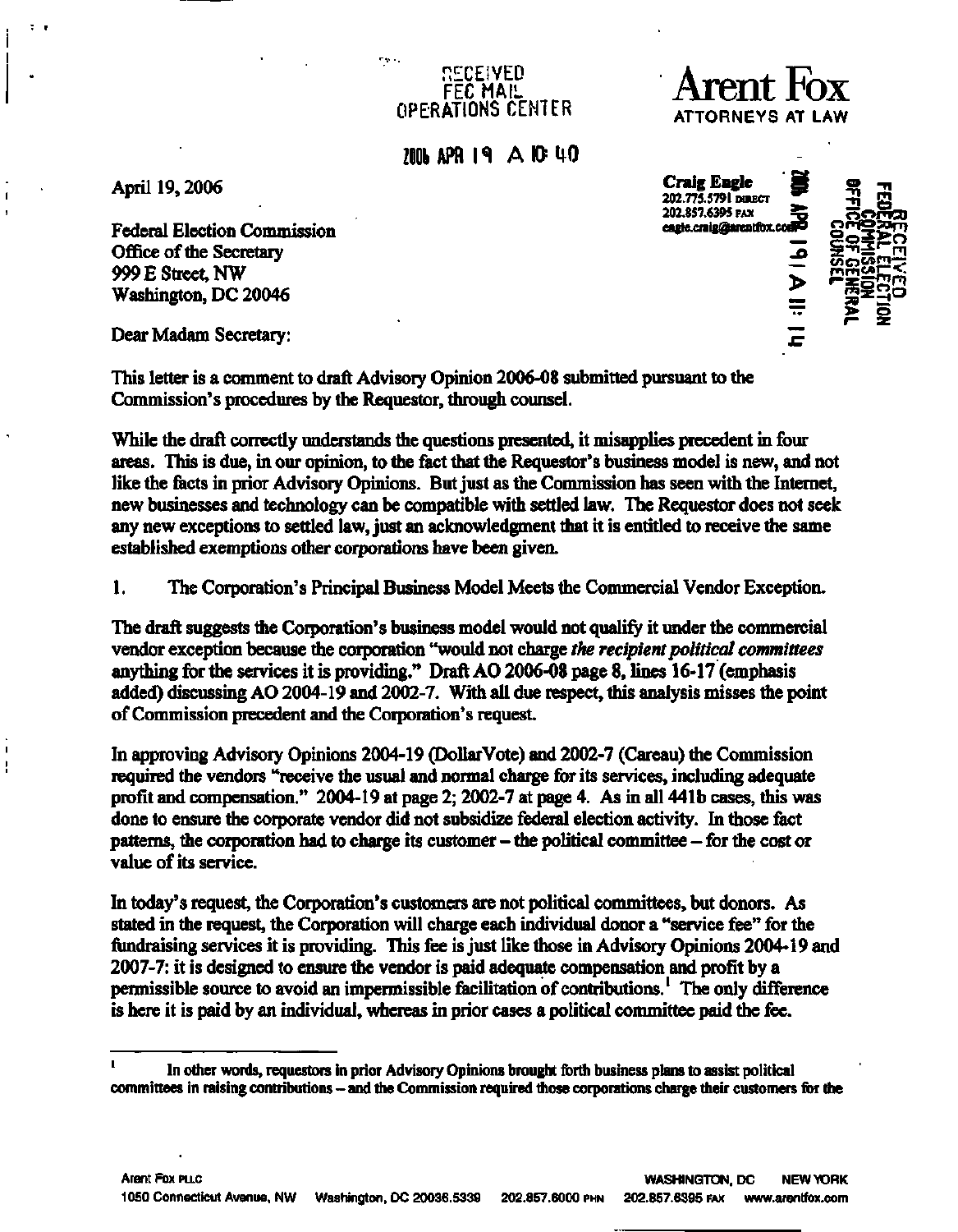**Federal Election Commission April 19,2006 Page 2** 

I

**If the Commission adopts the counsel's draft as written, it could render unlawful a very common practice today: many people maintain separate individual checking accounts (not commingled with their household accounts or investment accounts) to make political and charitable contributions. This often is done to keep separate track of this money, ensure contribution limits are abided, shield spouses, ensure the proper deductions are taken, and the like. As with most bank accounts, these accounts often bear a monthly service charge and a per-transaction fee when a check or wire is sent, even if sent to a benefiting candidate. Under the counsel's draft, this common arrangement may be unlawful because the bank is not charging the recipient political committee anything for the services it is providing its depositor, the contributor, even though the political committee is receiving a contribution.** 

**The Commission should answer today's request by ensuring** *the principle* **of 441b is adhered to (corporations cannot subsidize federal election activity), rather than just making sure the facts of prior opinions are adhered to (earlier corporate ventures were approved because they planned to charge political committees). By applying the principles of 441b, the Commission can ensure reasonable and coherent application of pre-existing law to a novel set of facts.** 

**Accordingly, the requestor suggests the Commission revise the analysis on pages 6-9 to approve its principal business model under the commercial vendor exception because a service fee is borne by the donors and will compensate the corporation in the same manner prior corporations were compensated by their political committee customers.** 

**2. The Corporation is also acting as a Commercial Fundraising Firm** 

**The draft suggests the Corporation will not qualify for the "commercial fundraising firm" exception in 11 CFR 110.6(b)(2)(i)(D) unless it "were to be retained by a recipient candidate or authorized committee" as was done in Advisory Opinion 2004-19 (DollarVote). Draft Advisory Opinion 2006-08 at page 11, lines 1-11. Again, the draft is requiring the requesting Corporation to meet the facts of prior Advisory Opinions, not the law.** 

**In Advisory Opinion 2004-19, the Commission conceded that its "rules do not specifically define the term "commercial fundraising firm'." AO 2004-19 at page 6. Nevertheless, the Commission endeavored to conclude "that DollarVote meets the "commercial fundraising firm' exception because it is a 'commercial vender,' as described above, retained by candidates to assist in raising funds for their campaigns."** *Id.* 

**service. Today, the requestor has brought forth a plan to assist individuals in making contributions - and the Commission should similarly require the requesting corporation to charge** *its* **customers for the service. The Commission should not confuse the facts of prior opinions (who paid for the service) with the law of prior opinions (someone needs to pay for the service).**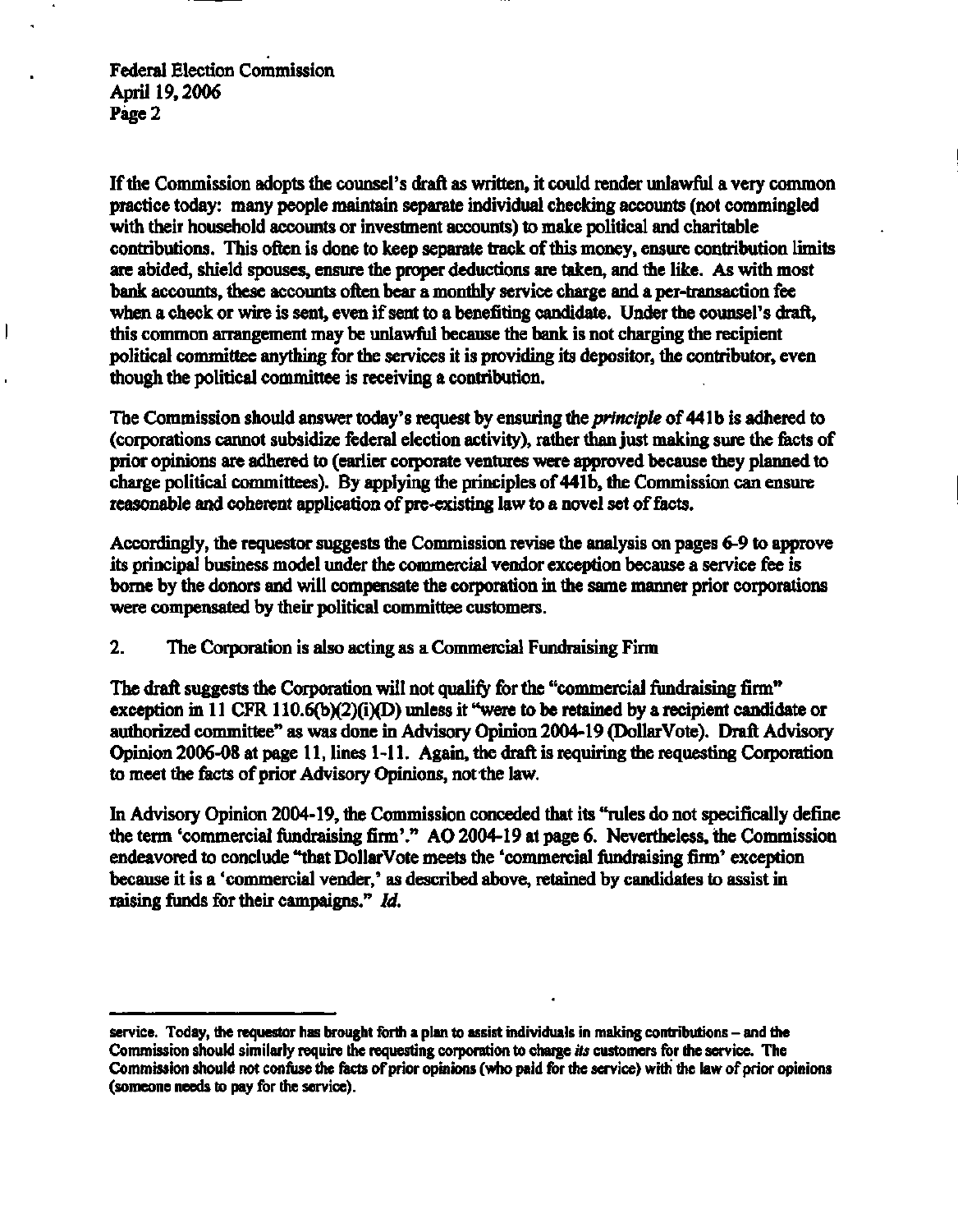**Federal Election Commission April 19,2006 Page 3** 

**Just as in DollarVote, today's requestor is a commercial vendor: the only difference is that we are retained and paid by donors whereas DollarVote was retained and paid by recipients. The regulations do not forbid corporations retained by donors from being commercial fundraising firms - in fact; the regulations do not address this at all. Accordingly, all the Commission is being asked to do today is fit new facts into the principles of existing law. We are not asking for new law to be made or precedent to be overturned.** 

**3. Providing Commentary and Analysis does not Constitute "Direction or Control."** 

**The draft concludes that if the Corporation provides commentary and analysis about federal candidates it will be impermissibly exercising "direction or control" prohibited by 11 CFR 110.6(d)(1) and (2), because it would necessarily make a series of subjective judgments in determining what material to pass onto subscribers. Draft Advisory Opinion 2006-08 at page 12, lines 7-12. This conclusion is belied by the facts of the request and stretches "direction or control" beyond any reasonable interpretation.** 

**Three important facts should lead the Commission to the opposite conclusion made in the draft. First, the Corporation's customers are being asked if they want this information and will pay for it as part of the service fee. Second, the Corporation is not writing its own commentary and analysis: it is providing others' published analysis such as from issue groups or from the public record.<sup>3</sup> Third, and as clearly stated in the Request and relied upon by the Commission in approving the DollarVote Advisory Opinion: the Corporation will not censor any donor's choice on the disbursement of their money. The Corporation will not retain any discretion under its proposed plan, rather the individual contributor makes all decisions regarding their contributions. Advisory Opinion Request 2006-08 at pages 3,5; Advisory Opinion 2014-19 at pages 6-7.** 

**As a legal matter, the Requestor knows the Commission has struggled with the definition of "direction or control." With all due respect, whatever the definition may be it certainly cannot be what is stated in the current draft. Under the draft's language, nearly every fundraising appeal would constitute some kind of "direction or control." The draft even states that providing information "that may well have a significant 'influence' on the decisions of subscribers to contribute at all to particular candidates, as well as the amounts of their contributions," would be unlawful. Draft Advisory Opinion 2006-08, page 12 lines 13-16. This standard cannot possibly** 

**Many other factual similarities abound between DollarVote and the requesting Corporation. Both are in the business of transferring money to candidates pursuant to written agreements; individual contributors make all decisions regarding contributions, define the parameters of their contributions and earmark their contributions in the future; both firms are bound to forward contributions as directed; and both will have procedures to ensure candidates do not receive excessive contributions.** *Compare* **AO 2004-19 at pages 6-7** *with* **AO 2006-08 at pages 1-3.** 

**<sup>3</sup> To the extent these two facts were not adequately developed in the Request or answers to the General Counsel's questions, the Requestor wants to assure the Commission it will ask its customers what kind of information they want, will charge them for it, and will only provide the commentary of other groups and not create its own.**